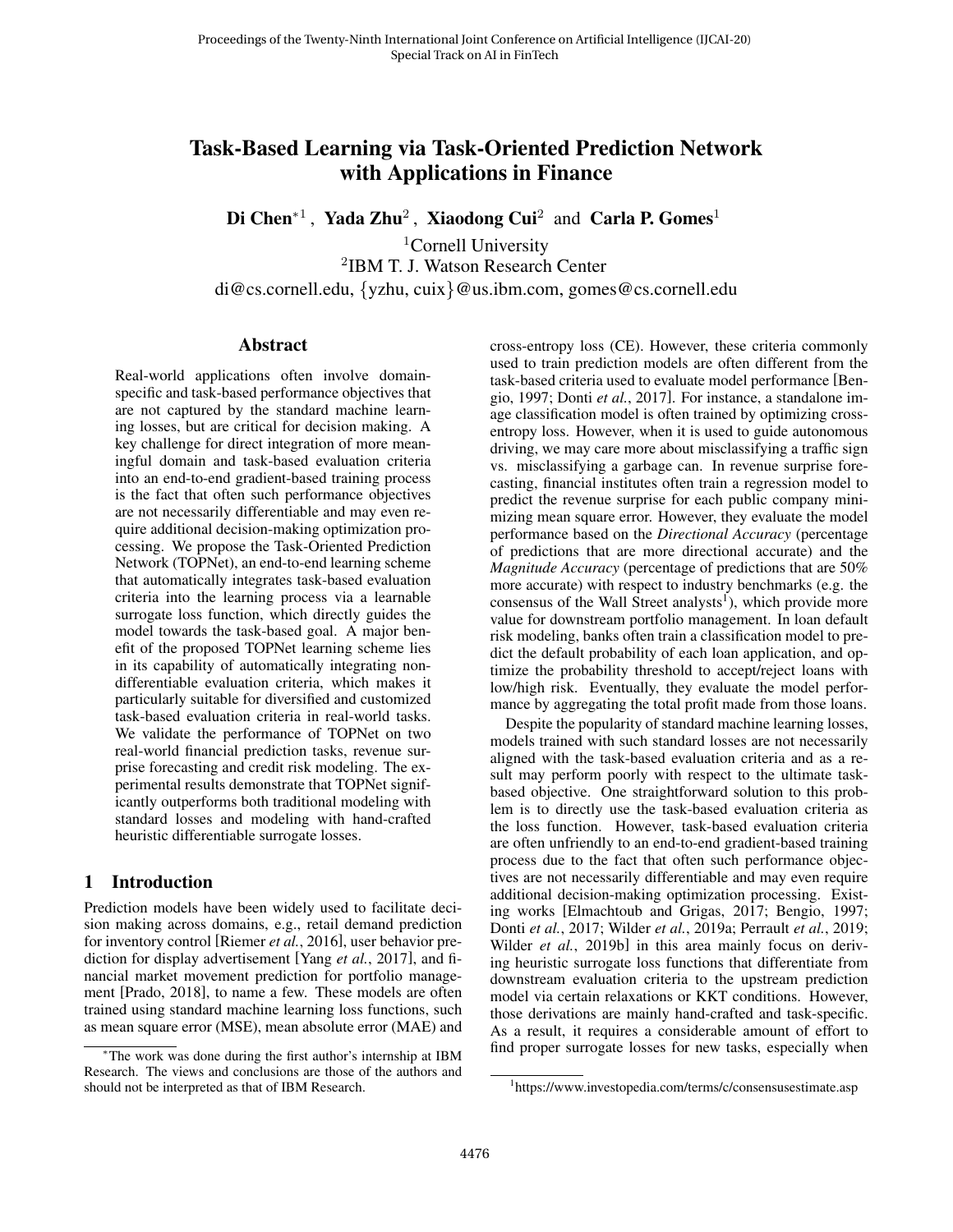the evaluation criteria are complicated or involve non-convex optimization. Moreover, hand-crafted surrogate losses are not optimized, which can hardly become the optimal choice. Therefore, a general end-to-end learning scheme, which can automatically integrate the task-based evaluation criteria, is still needed.

*We propose the Task-Oriented Prediction Network (TOP-Net), a generic end-to-end learning scheme that automatically integrates task-based evaluation criteria into the learning process via a learnable differentiable surrogate loss function, which approximates the true task-based loss and directly guides the prediction model to the task-based goal.* Specifically, (i) TOPNet learns a differentiable surrogate loss function parameterized by a task-oriented loss estimator network that approximates the true task-based loss given the prediction, the ground-truth label and necessary contextual information. (ii) TOPNet optimizes a predictor using the learned surrogate loss function, to approximately optimize its performance w.r.t. the true task-based loss. (iii) We demonstrate the performance of TOPNet on two real-world financial prediction tasks: a revenue surprise forecasting task and a credit risk modeling task, where the former is a regression task and the latter is a classification task. Applying TOPNet to these two tasks, we show that TOPNet significantly boosts the ultimate task-based goal by integrating the task-based evaluation criteria, outperforming both traditional modeling with standard losses and modeling with heuristic differentiable (relaxed) surrogate losses.

# 2 Related Work

Integrating task-based evaluation criteria into the learning process was studied under different names, such as *taskbased learning* and *decision-focused learning*. The earliest work [\[Bengio, 1997\]](#page-6-3), which is closely related to ours, optimizes the neural network based on returns obtained via a hedging strategy, to predict financial prices. Later, [Kao](#page-6-9) *et [al.](#page-6-9)* [\(2009\)](#page-6-9) proposed Directed Regression, which minimizes a convex combination of least square loss and a task-based loss, to achieve a better regression performance w.r.t. the decision objective. [Elmachtoub and Grigas](#page-6-5) [\(2017\)](#page-6-5) derived a convex surrogate loss function called SPO+ loss via duality theory, to leverage the upstream prediction model and the downstream optimization task for linear programming. [Donti](#page-6-4) *[et al.](#page-6-4)* [\(2017\)](#page-6-4) proposed task-based model learning for stochastic programming, where they differentiate through the KKT condition of the convex objective, to provide gradients for the upstream prediction model to capture the downstream optimization objective. Recent works [\[Perrault](#page-6-7) *et al.*, 2019; Wilder *et al.*[, 2019a;](#page-6-6) Wilder *et al.*[, 2019b\]](#page-6-8) applied a similar idea to security games, combinatorial optimization problems and graph optimization problems, to integrate the downstream objectives into the upstream modeling.

Those previous works [\[Bengio, 1997;](#page-6-3) [Elmachtoub and](#page-6-5) [Grigas, 2017;](#page-6-5) Donti *et al.*[, 2017;](#page-6-4) [Perrault](#page-6-7) *et al.*, 2019; Wilder *et al.*[, 2019a;](#page-6-6) Wilder *et al.*[, 2019b\]](#page-6-8) mainly focus on deriving a differentiable surrogate loss function for the downstream evaluation criteria to provide gradients to the upstream prediction model. Even though those works have developed many surrogate losses for different evaluation criteria, their approaches either require the objective to be convex or use hand-crafted relaxation to approximate the ultimate objective. In contrast, Task-Oriented Prediction Network (TOPNet) does not require hand-crafted differentiation of the downstream evaluation criteria. Instead, TOPNet learns a differentiable surrogate loss via a task-oriented loss estimator network, which automatically approximates the true taskbased loss and directly guides the upstream predictor towards the downstream task-based goal. In the context of task-based learning, TOPNet is the first work that automatically integrates the true task-based evaluation criteria into an end-toend learning process via a learnable surrogate loss function.

# 3 Problem Formulation

We first formally define the task-based prediction problem that we address in this paper. We use  $\mathbf{x} \in \mathcal{X} \subseteq \mathbb{R}^d$  and  $y \in Y$  for the feature and label variables. Given dataset  $D = \{(\mathbf{x}_1, y_1), (\mathbf{x}_2, y_2), ..., (\mathbf{x}_n, y_n)\}\$ , which is sampled from an unknown data distribution P with density function  $p(x, y)$ , our prediction task can be formulated as learning a conditional distribution  $q_{\theta}(\hat{y}|\mathbf{x})$  that minimizes the expected taskbased loss (task-based criteria)  $\ell^T(q_\theta(\hat{y}|\mathbf{x}), p(y|\mathbf{x}), c)$ , i.e.,

<span id="page-1-0"></span>
$$
\min_{\theta} \mathbb{E}_{\mathbf{x} \sim p(\mathbf{x})} [\ell^T(q_{\theta}(\hat{y}|\mathbf{x}), p(y|\mathbf{x}), c)], \tag{1}
$$

where  $c$  denotes some necessary contextual information related to task-based criteria,  $p(x)$  denotes the marginal distribution of x, and  $\theta$  denotes the parameters of our prediction model. As implied in formulation [\(1\)](#page-1-0), we mainly consider the tasks whose task-based losses can be computed point-wisely.

A key challenge of task-based learning comes from the fact that the true task-based loss function  $\ell^T(q_\theta(\hat{y}|\mathbf{x}), p(y|\mathbf{x}), c)$ is often non-differentiable and may even involve additional decision-making optimization processing, which cannot be used directly in popular gradient-based learning methods. For instance, in revenue surprise forecasting, the task-based criteria evaluate a prediction  $\hat{y}$  based on both the true revenue surprise  $y$  and the prediction of the consensus of the Wall Street analysts c (in that case, both  $q_{\theta}(\hat{y}|\mathbf{x})$  and  $p(y|\mathbf{x})$ are Dirac delta distribution). Specifically, the criteria compute whether the prediction is more directional accurate and whether the prediction is significantly  $(50%)$  more accurate compared with the Wall Street consensus, which both involve non-differentiable functions (see detailed formula in our experiments). Likewise, in credit risk modeling, the task-based criteria involve optimizing a probability decision threshold  $p_D$  to maximize the profit after approving all loan applications with a predicted default probability  $p_i$  lower than  $p_D$ .

A straightforward solution to this challenge is to use a surrogate loss function  $\ell^{S}(q_{\theta}(\hat{y}|\mathbf{x}), p(y|\mathbf{x}), c)$  to replace the true task-based loss and guide the learning process. Existing works mainly focus on using standard machine learning loss functions, such as mean square error (MSE), mean absolute error (MAE) and cross-entropy loss (CE), or other task-specific differentiable loss functions [\[Bengio, 1997;](#page-6-3) [El](#page-6-5)[machtoub and Grigas, 2017;](#page-6-5) Donti *et al.*[, 2017;](#page-6-4) [Perrault](#page-6-7) *et al.*[, 2019;](#page-6-7) Wilder *et al.*[, 2019a;](#page-6-6) Wilder *et al.*[, 2019b\]](#page-6-8) as the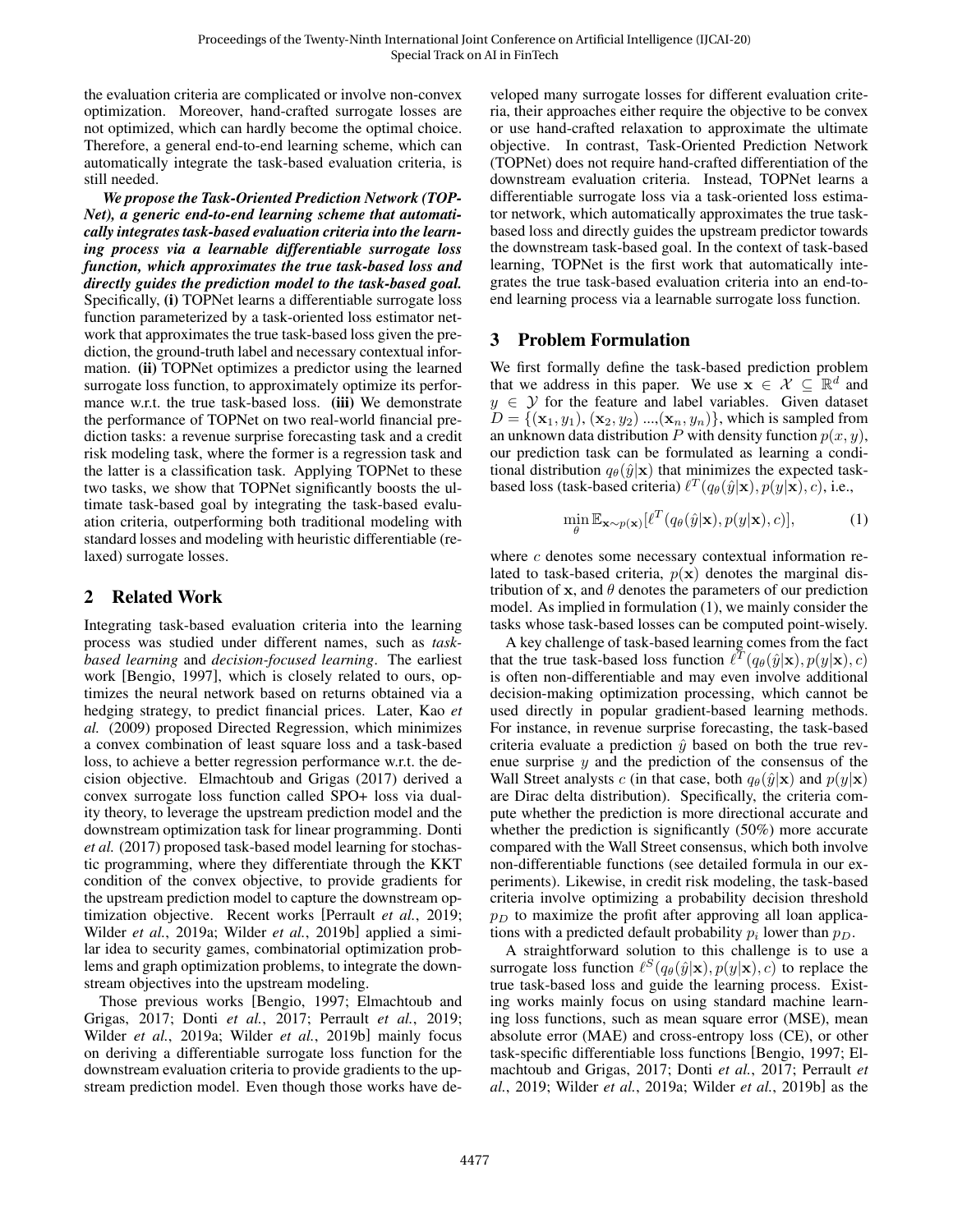surrogate loss, that is,

$$
\min_{\theta} \mathbb{E}_{\mathbf{x} \sim p(\mathbf{x})} [\ell^{S}(q_{\theta}(\hat{y}|\mathbf{x}), p(y|\mathbf{x}), c)]. \tag{2}
$$

However, both standard machine learning losses and taskspecific differentiable losses are selected manually. Thus, finding a proper surrogate loss function requires a considerable amount of effort, especially when the evaluation criteria are complicated or involve non-convex optimization. Therefore, such approaches require considerable customization and do not provide a general methodology to task-based learning.

## 4 Task-Based Learning via A Learnable Differentiable Surrogate Loss

Instead of manually designing a hand-crafted differentiable loss, we propose to learn a differentiable surrogate loss function  $\ell_{\omega}^S(q_\theta(\hat{y}|\mathbf{x}), p(y|\mathbf{x}), c)$  via a neural network parameterized by  $\omega$ , to approximate the true task-based loss and guide the prediction model. Specifically, we formulate the taskbased learning problem as a bilevel optimization, i.e.,

$$
\min_{\theta} \mathbb{E}_{\mathbf{x} \sim p(\mathbf{x})} [\ell_{\omega^*}^S(q_{\theta}(\hat{y}|\mathbf{x}), p(y|\mathbf{x}), c)] \tag{3}
$$

subject to:

$$
\omega^* = \operatorname*{argmin}_{\omega} \mathbb{E}_{\mathbf{x} \sim p(\mathbf{x})} [D(\ell_{\omega}^S(q_{\theta}(\hat{y}|\mathbf{x}), p(y|\mathbf{x}), c)||\ell^T(q_{\theta}(\hat{y}|\mathbf{x}), p(y|\mathbf{x}), c))] \tag{4}
$$

, where  $D(\cdot||\cdot)$  is a discrepancy function.

In this paper, we assume that both  $\ell_{\omega}^{S}(q_{\theta}(\hat{y}|\mathbf{x}), p(y|\mathbf{x}), c)$  and  $\ell^T(q_\theta(\hat{y}|\mathbf{x}), p(y|\mathbf{x}), c)$  are real-valued loss functions. Thus, we mainly consider using absolute error loss or square error loss as the discrepancy function, i.e.,  $D(x||y) = |x - y|$  or  $D(x||y) = (x - y)^2$ .

$$
\mathbb{E}_{\mathbf{x} \sim p(\mathbf{x})} [\ell^T (q_{\theta}(\hat{y}|\mathbf{x}), p(y|\mathbf{x}), c)]
$$
\n
$$
\leq \mathbb{E}_{\mathbf{x} \sim p(\mathbf{x})} [\ell^S_{\omega}(q_{\theta}(\hat{y}|\mathbf{x}), p(y|\mathbf{x}), c)] +
$$
\n
$$
\mathbb{E}_{\mathbf{x} \sim p(\mathbf{x})} [\ell^S_{\omega}(q_{\theta}(\hat{y}|\mathbf{x}), p(y|\mathbf{x}), c) - \ell^T (q_{\theta}(\hat{y}|\mathbf{x}), p(y|\mathbf{x}), c)]]
$$
\n
$$
\leq \mathbb{E}_{\mathbf{x} \sim p(\mathbf{x})} [\ell^S_{\omega}(q_{\theta}(\hat{y}|\mathbf{x}), p(y|\mathbf{x}), c)] +
$$
\n
$$
\mathbb{E}_{\mathbf{x} \sim p(\mathbf{x})}^{1/2} [(\ell^S_{\omega}(q_{\theta}(\hat{y}|\mathbf{x}), p(y|\mathbf{x}), c) - \ell^T (q_{\theta}(\hat{y}|\mathbf{x}), p(y|\mathbf{x}), c))^2]
$$
\n(Jensen's Inequality)

As shown in the inequality [\(5\)](#page-2-0) and [\(6\)](#page-2-1), if we use absolute/square error loss as the discrepancy function and mini-mize the discrepancy term [\(4\)](#page-2-2) to a small value  $\epsilon/\epsilon^2$ , then we have

$$
\mathbb{E}_{\mathbf{x} \sim p(\mathbf{x})} [\ell^T(q_\theta(\hat{y}|\mathbf{x}), p(y|\mathbf{x}), c)] \leq \mathbb{E}_{\mathbf{x} \sim p(\mathbf{x})} [\ell^S_\omega(q_\theta(\hat{y}|\mathbf{x}), p(y|\mathbf{x}), c)] + \epsilon.
$$

Therefore, since the expected true task-based loss is upper bounded by the expected surrogate loss plus the discrepancy, we can approximately (with an  $\epsilon$ -tolerance) learn the prediction model  $q_{\theta}(\hat{y}|\mathbf{x})$  w.r.t. the task-based loss via solving the above bilevel optimization problem.

One straightforward idea to tackle the above bilevel optimization problem is to use Lagrangian relaxation (LR), i.e.,

$$
\min_{\theta,\omega} \mathbb{E}_{\mathbf{x} \sim p(\mathbf{x})} [\ell^S_{\omega}(q_{\theta}(\hat{y}|\mathbf{x}), p(y|\mathbf{x}), c)] +
$$
\n
$$
\lambda \mathbb{E}_{\mathbf{x} \sim p(\mathbf{x})} [D(\ell^S_{\omega}(q_{\theta}(\hat{y}|\mathbf{x}), p(y|\mathbf{x}), c)||\ell^T(q_{\theta}(\hat{y}|\mathbf{x}), p(y|\mathbf{x}), c))]
$$
\n, where  $\lambda$  is a non-negative weight (we set  $\lambda = 1$ ). (7)

<span id="page-2-4"></span>

Figure 1: Overview of the Task-Oriented Prediction Network.

However, given the fact that  $\ell^T(q_\theta(\hat{y}|\mathbf{x}), p(y|\mathbf{x}), c)$  is non-differentiable, we cannot directly use gradient-based method to minimize LR [\(7\)](#page-2-3) w.r.t. both  $\theta$  and  $\omega$ . Fortunately, though the second term in the LR [\(7\)](#page-2-3) is nondifferentiable w.r.t.  $\theta$ , it is differentiable w.r.t.  $\omega$  given the fact that  $\ell^T(q_\theta(\hat{y}|\mathbf{x}), p(y|\mathbf{x}), c)$  does not involve  $\omega$  and  $\ell_{\omega}^S(q_{\theta}(\hat{y}|\mathbf{x}), p(y|\mathbf{x}), c)$  is differentiable. Therefore, instead of minimizing LR [\(7\)](#page-2-3) directly using all parameters, we propose to separate the optimization regarding  $\theta$  and  $\omega$ , and only min-imize the first term in LR [\(7\)](#page-2-3) w.r.t.  $\theta$ , i.e.,

<span id="page-2-2"></span>
$$
\min_{\theta} \mathbb{E}_{\mathbf{x} \sim p(\mathbf{x})} [\ell_{\omega}^{S}(q_{\theta}(\hat{y}|\mathbf{x}), p(y|\mathbf{x}), c)] \tag{8}
$$

$$
\min_{\omega} \mathbb{E}_{\mathbf{x} \sim p(\mathbf{x})} [\ell_{\omega}^S(q_{\theta}(\hat{y}|\mathbf{x}), p(y|\mathbf{x}), c)] +
$$
\n(9)

$$
\mathbb{E}_{\mathbf{x} \sim p(\mathbf{x})}[D(\ell_{\omega}^S(q_{\theta}(\hat{y}|\mathbf{x}), p(y|\mathbf{x}), c)||\ell^T(q_{\theta}(\hat{y}|\mathbf{x}), p(y|\mathbf{x}), c))]
$$

<span id="page-2-1"></span><span id="page-2-0"></span>Intuitively, we are alternating between (i) optimizing the prediction model  $q_{\theta}(\hat{y}|\mathbf{x})$  w.r.t. the current learned surrogate loss and (ii) minimizing the gap between the learned surrogate loss and the true task-based loss obtained from the current prediction model. One can see, the learning of the prediction model and the surrogate loss depends on each other. Thus, a bad surrogate loss would mislead the prediction model and vice versa. For example, if the true task-based loss is a bounded loss function, then with a bad prediction model the learned surrogate loss is likely to get stuck on some insensitive area, where the loss is saturated due to the huge difference between  $q_{\theta}(\hat{y}|\mathbf{x})$  and  $p(y|\mathbf{x})$ . Therefore, instead of starting learning the prediction model with a randomly initialized surrogate loss function, we propose to "warm-up" the prediction model  $q_{\theta}(\hat{y}|\mathbf{x})$  with a designed warm-up loss function  $\ell^W(q_\theta(\hat{y}|\mathbf{x}), p(y|\mathbf{x}), c)$ . Thus, we can warm up the prediction model to be close to the ground truth so that the learning of the surrogate loss would focus more on the sensitive area and better boost the task-based performance. In our experiments, we investigated different warm-up losses ranging from standard machine learning losses to heuristic surrogate losses. We empirically show that the model would achieve a better performance with the "warm-up" step.

## 5 End-to-End Implementation via Task-Oriented Prediction Network

<span id="page-2-3"></span>We instantiate the task-based learning process described above via the Task-Oriented Prediction Network (TOPNet). As depicted in Fig[.1,](#page-2-4) a feature extractor  $G$  is first applied to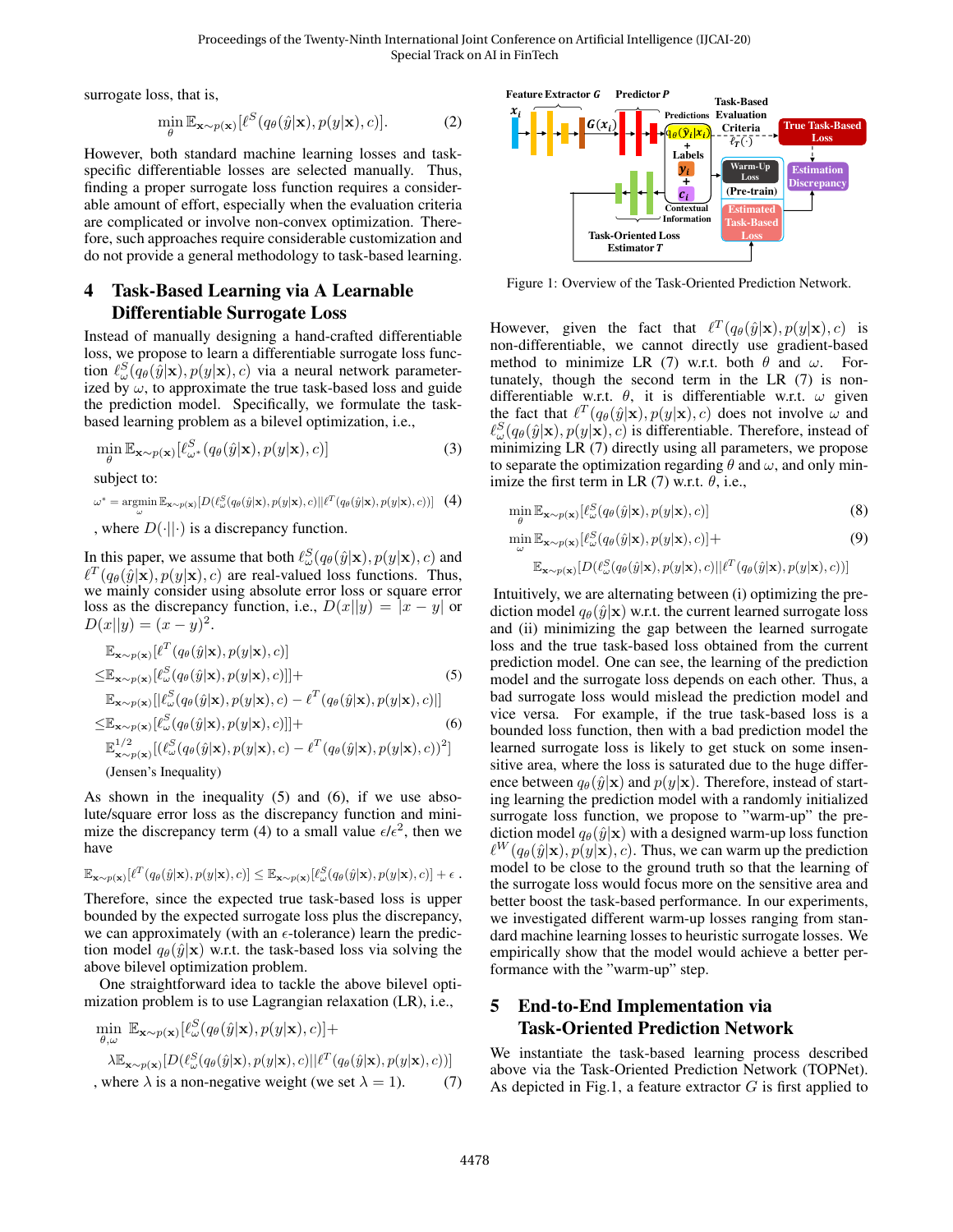### <span id="page-3-0"></span>Algorithm 1 End-to-End learning process for TOPNet

- **Input:**  $x_i$ ,  $y_i$  and  $c_i$  are raw input features, ground-truth label and corresponding contextual information sampled iid from the training set  $D_{train}$ .  $\ell^T(\cdot, \cdot, \cdot)$  is the true taskbased loss function.  $\ell^W(\cdot, \cdot, \cdot)$  is the warm-up loss function.  $D(\cdot||\cdot)$  is the loss discrepancy function.  $T, P$  and G denote the task-based loss estimator, the predictor and the feature extractor respectively.  $N_{\text{train}}$  is the number of training iterations.  $N_{\text{pre}}$  is the number of iterations for "warm-up" pretraining. For ease of presentation, here we assume the batch size is 1.
- 
- 1: **for**  $t \leftarrow 1$  to  $N_{\text{train}}$  **do**<br>2: Sample a data point 2: Sample a data point  $(\mathbf{x}_i, y_i)$  from  $D_{train}$ .
- 3: Make prediction  $q_{\theta}(\hat{y}_i|\mathbf{x}_i) = P(G(\mathbf{x}_i)).$
- 4: Invoke the true task-based criteria to compute the true task-based loss  $\ell^T(q_\theta(\hat{y}_i|\mathbf{x}_i), y_i, c_i)$ .
- 5: Approximate the true task-based loss using the learnable surrogate loss  $\ell_{\omega_T}^S(q_{\theta}(\hat{y}_i|\mathbf{x}_i), y_i, c_i) = T(q_{\theta}(\hat{y}_i|\mathbf{x}_i), y_i, c_i)$ .
- 6: Update the task-oriented estimator  $T$  via  $\min_{\omega_T} \hat{D}(\ell^S_{\omega_T}(q_\theta(\hat{y}_i|\mathbf{x}_i), y_i, c_i)||\ell^T(q_\theta(\hat{y}_i|\mathbf{x}_i), y_i, c_i)).$
- 7: **if**  $t \leq N$  pre **then** Update the prediction model (*P* and G) using the warm-up loss:  $\min_{\theta_G, \theta_P} \ell^W(q_{\theta}(\hat{y}_i|\mathbf{x}_i), y_i, c_i)$ .
- 8: else Update the prediction model ( $P$  and  $G$ ) using the learned surrogate loss:  $\min_{\theta_G, \theta_P} \ell^S_{\omega_T}(q_{\theta}(\hat{y}_i|\mathbf{x}_i), y_i, c_i)$ .

9: end if 10: end for

extract meaningful features from the raw input data  $x_i$ . Then, a predictor network P takes the extracted feature  $G(\mathbf{x}_i)$  to predict the conditional distribution  $P(G(\mathbf{x}_i)) = q_\theta(\hat{y}_i|\mathbf{x}_i)$  ( $\theta$ denotes the parameters in  $P$  and  $G$ ). Note that, in practice, we do not have access to the true distribution  $p(y, x)$ . Therefore we use the empirical distribution, i.e., a uniform distribution  $p(y_i, \mathbf{x}_i)$  over samples in the dataset, to replace  $p(y, \mathbf{x})$ . Given the fact that the conditional distribution  $p(y_i|\mathbf{x}_i)$  is indeed a Dirac Delta distribution over the value  $y_i$ , for ease of presentation, we use the point-wise ground truth label  $y_i$  to replace the role of  $p(y_i|\mathbf{x}_i)$  in the following content. With our prediction  $q_{\theta}(\hat{y}_i|\mathbf{x}_i)$ , the ground truth label  $y_i$  and necessary contextual information  $c_i$  concerning the task, we can invoke the true task-based evaluation criteria, which potentially involve a decision-making optimization process, to generate the true task-based loss  $\ell^{T}(q_{\theta}(\hat{y}_i|\mathbf{x}_i), y_i, c_i)$ . Meanwhile, a task-oriented loss estimator network  $T$  takes the predictions  $q_{\theta}(\hat{y}_i|\mathbf{x}_i)$ , the labels  $y_i$ , and the contextual information  $c_i$ , to approximate the true task-based loss via minimizing the discrepancy between the learned surrogate loss  $\ell_{\omega_T}^S(q_\theta(\hat{y}_i|\mathbf{x}_i), y_i, c_i)$  ( $\omega_T$  denotes the parameters in T) and the true task-based loss. Finally, we can update the prediction model using the gradients obtained from the learned surrogate loss function. As we discussed in the previous section, to facilitate the learning of both  $q_{\theta}(\hat{y}|\mathbf{x})$  and  $\ell_{\omega_T}^S(q_\theta(\hat{y}_i|\mathbf{x}_i), y_i, c_i)$ , we propose to warm-up the prediction model using a warm-up loss function  $\ell^W(q_\theta(\hat{y}|\mathbf{x}), y_i, c_i)$ , which could be either a standard machine learning loss or a designed heuristic loss, for the first  $N<sub>pre</sub>$  iterations. In our experiments, we use the square error as the loss discrepancy function  $D(\cdot||\cdot)$  due to its better empirical performance compared with the absolute error. We empirically set the hyperparameter  $N_{\text{pre}} = |D_{train}|$  to just warm up the prediction model for one training epoch. We summarize the implementation of the alternative minimizing process in Algorithm [1.](#page-3-0)

# 6 Experimental Results

TOPNet is a generic learning scheme that can be used in a variety of applications with task-based criteria. In this section, we validate its performance via datasets from two realworld applications in finance. Due to business confidentiality, we are not allowed to share the datasets. The experiments are mainly designed to compare the benefit of using TOPNet learning scheme over standard machine learning schemes or hand-crafted heuristic surrogate loss functions.

General Experimental Setup: For all models in our experiments, the training process was done for 50 epochs, using a batch size of 1024, an Adam optimizer [\[Kingma and Ba,](#page-6-10) [2014\]](#page-6-10) with a learning rate of 3e-5, and early stopping to accelerate the training process and prevent overfitting.

## 6.1 Revenue Surprise Forecasting

Revenue growth is the key indicator of the valuation and profitability of a company and it is widely used for investment decisions [\[Jegadeesh and Livnat, 2006\]](#page-6-11), such as stock selection and portfolio management. Due to the long tail distribution of revenue growth, the investment communities usually predict revenue surprise which is given by revenue growth minus *consensus*. Here, *consensus* is the average of the Wall street estimates of revenue growth published by stock analysts. Despite the fact that revenues are published quarterly, daily forecasts of revenue surprise enable investors to adjust their portfolio in a granular way for return and risk analysis. To predict quarterly revenue surprise at the daily level before their announcement, we collect information including quarterly revenue, consensus, stock price and various of financial indicators of 1090 US public companies ranging from Jan 1st, 2004 to June 30th, 2019. Each data point is associated with a 10x12-dimensional feature vector describing up-to-date sequential historical information of the corresponding company. The label of each data point is a real number describing the revenue surprise of the corresponding company on that specific date. We split the whole dataset chronologically into training set (01-01-2004 to 06-30-2015, 3,267,584 data points), validation set (07-01-2015 to 06-30- 2017, 465,383 data points) and test set (07-01-2017 to 06- 30-2019, 421,225 data points) to validate the performance of models. Note that some companies only have a few data points due to their short history. Thus, we filtered companies to make sure that all remaining companies have enough (1,000) historical data points in the training set and end up using 902 companies in our experiments. Even though we have about 4 million data points, on average each company only has about 3,600 training examples. Therefore, instead of learning a model for each company, we aim to use all data points to learn a company-agnostic prediction model. Though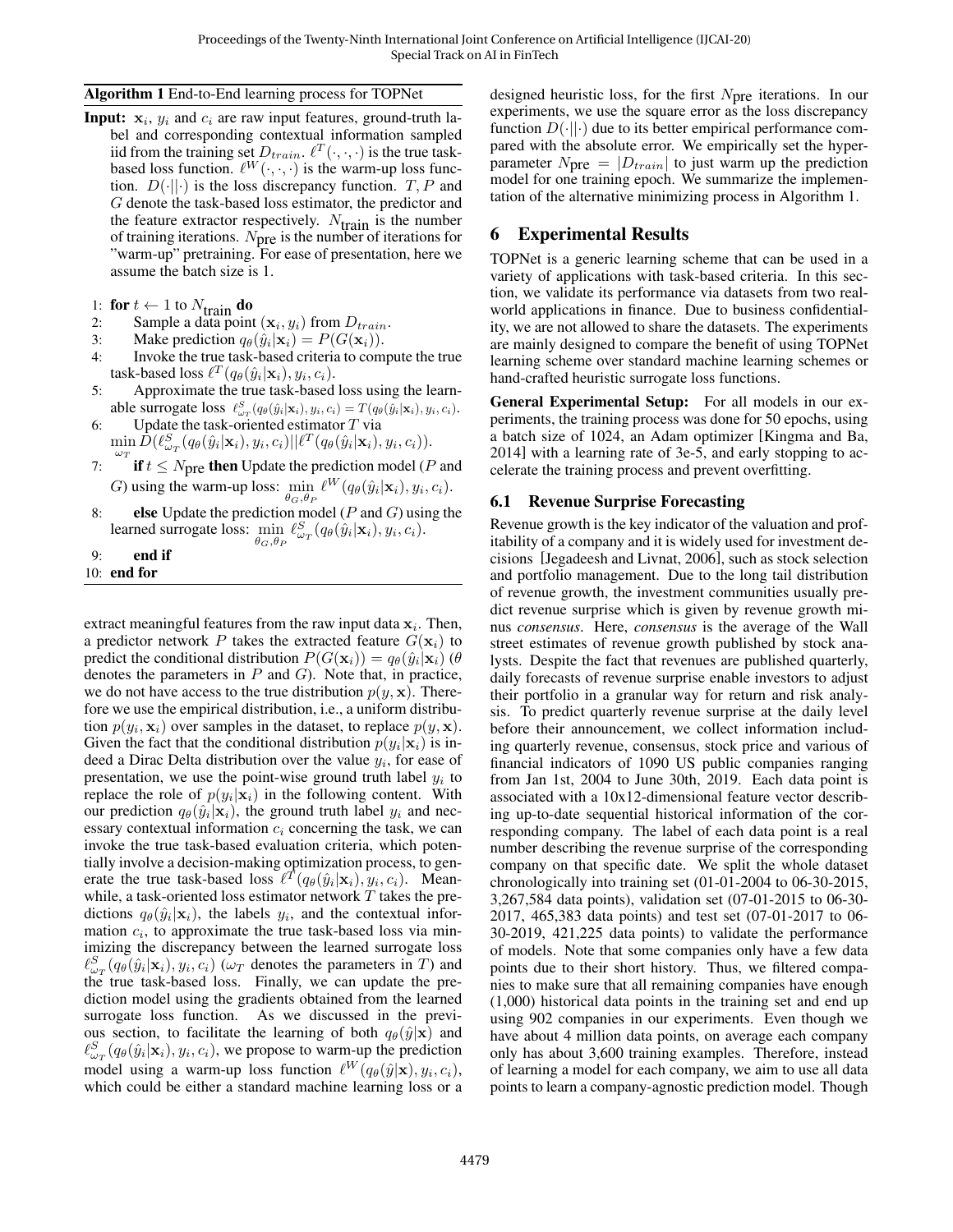it is possible to build a multi-task learning framework for this specific task, it is out of the scope of this paper.

#### <span id="page-4-0"></span>Task-based Criteria

In this regression problem, the task-based criterion is the total reward calculated based on the Directional Accuracy (DirAcc) and the Magnitude Accuracy (MagAcc) with respect to the industry benchmark, *consensus*. To be specific,

$$
\text{DirAcc}_i = \begin{cases} \alpha & \text{if sign}(\hat{y_i}) = \text{sign}(\hat{y_i}) \\ -\beta & \text{if sign}(\hat{y_i}) \neq \text{sign}(\hat{y_i}) \end{cases} \text{ MagAcc}_i = \begin{cases} \gamma & \text{if } |y_i - \hat{y}_i| < 0.5|y_i| \\ 0 & \text{otherwise} \end{cases}
$$

where  $\hat{y}_i = \hat{y}_i - \text{median}(\hat{y}), \, \tilde{y}_i = y_i - \text{median}(y), \, \hat{y}_i \, (y_i)$ denotes predicted (true) revenue surprise of a public company at a specific date,  $sign(\cdot)$  denotes the sign function, and  $median(\cdot)$  represents the median of the predicted (true) revenue surprise of data points of all the companies within the same quarter as the *i*-th data point. Here, we use  $DirAcc<sub>i</sub>$ and  $\text{MagAcc}_i$  to denote the Directional Hit/Miss and Magnitude Hit/Miss of data point i, and  $\alpha$ ,  $\beta$  and  $\gamma$  are 3 parameters denoting the reward/penalty of Directional Hit, Directional Miss, and Magnitude Hit. In our experiments, we set  $\alpha = \$5.00, \beta = \$6.11$  and  $\gamma = \$2.22$  based on business judgement.

Intuitively, the DirAcc measures the percentage of predictions among all the companies that are more *directional* accurate than the industry benchmark, which is critical for long/short investment decisions. The DirAcc uses the median as the anchor to adjust both our prediction and the label in order to cancel the seasonal trend within a quarter. The MagAcc evaluates the percentage of predictions that are significantly (50%) more accurate than the industry benchmark, which is the essential input for optimizing the weight of stocks in a portfolio. Given  $\text{DirAcc}_i$  and  $\text{MagAcc}_i$ , the task-based goal is to maximize the average profit the model earned from  $n$  predictions, i.e.,  $\frac{1}{n} \sum_{i=1}^{n} \text{DirAcc}_{i} + \text{MagAcc}_{i}$ . Since algorithm [1](#page-3-0) minimizes the loss function, we use the negative of equation [\(6.1\)](#page-4-0) as the task-based loss in TOPNets.

#### Benchmark Methods

(i) Models that are trained with standard machine learning loss function: In this regression task, we selected mean square error (MSE) loss and mean absolute error (MAE) loss as candidates of standard machine learning loss functions.

(ii) Models that are trained with heuristic surrogate loss functions: Given the task-based criteria, we observe that a proper heuristic surrogate loss function could be designed by approximating  $\text{DirAcc}_i$  and  $\text{MagAcc}_i$  using  $\tanh(\cdot)$ , i.e.,

DirAcc<sub>i</sub> 
$$
\approx \alpha (1 + \text{sign}(\tilde{\hat{y}}_i \cdot \tilde{y}_i))/2 + \beta (1 - \text{sign}(\tilde{\hat{y}}_i \cdot \tilde{y}_i))/2
$$
  
\n $\approx \alpha (1 + \tanh(k \cdot \tilde{\hat{y}}_i \cdot \tilde{y}_i))/2 + \beta (1 - \tanh(k \cdot \tilde{\hat{y}}_i \cdot \tilde{y}_i))/2$   
\nMagAcc<sub>i</sub>  $\approx \gamma (1 + \text{sign}(0.5|y_i| - |y_i - \hat{y}_i|))/2)$   
\n $\approx \gamma (1 + \tanh(k \cdot (0.5|y_i| - |y_i - \hat{y}_i|))/2)$ 

Here,  $k$  is a scale factor and we neglect some boundary situations such as  $sign(\tilde{\hat{y}}_i) = sign(\tilde{y}_i) = 0$  and  $|y_i - \hat{y}_i| = 0.5|y_i|$ . The key idea of this approximation is to approximate  $sign(x)$ with tanh $(kx)$  since  $\lim_{k\to+\infty} \tanh(kx) = \text{sign}(x)$ . To saturate the performance of this surrogate loss function, we exhaustively explored the best scale factor  $k$  and found that it achieves the best performance with  $k = 100$ .

<span id="page-4-1"></span>

Figure 2: The task-based performance of all models in the revenue surprise forecasting task. a. Evaluation on the validation set along the training process. b. Evaluation (mean and stderr) on the test set for 15 runs of all models. The TOPNet warmed up with MAE (TOPNet MAE) achieved the best performance.

#### Experimental Setup

We use the Long Short-Term Memory (LSTM) networks [\[Hochreiter and Schmidhuber, 1997\]](#page-6-12) as the feature extractors and 3-layer fully-connected neural networks as the predictors for all models in our experiments. For a fair comparison, we explored the configuration of networks for all models to saturate their performance. For LSTMs and 3 layer fully-connected networks, the number of hidden units are chosen from [64, 128, 256, 512, 1024]. In TOPNets, the task-oriented loss estimator  $T$  is a 3-layer fully-connected neural network with hidden units 1024, 512, 256.

#### Performance Analysis

We did 15 runs for all models with different random seed to compute the mean and the standard error of their performance. Since we proposed to "warm up" the predictor, we investigated the performance of TOPNets with different warmup losses (denoted as TOPNet MAE, TOPNet MSE, TOP-Net Heuristic, and TOPNet NoWarmUp). As shown in Fig[.2,](#page-4-1) TOPNets significantly outperformed the standard machine learning models trained with either MSE or MAE, boosting the average profit by about 30%. TOPNets also outperformed the model trained using the hand-crafted heuristic surrogate loss function, showing the advantage of using an optimized learnable surrogate loss. Moreover, as we expected, warming up the predictor does significantly (14%) boost the performance compared with the TOPNet without a warm-up step (TOPNet NoWarmUp). Interestingly, we observe that though the model trained with the heuristic loss alone achieved a better performance than the models trained with MSE or MAE, the heuristic loss actually made it harder to further improve the predictor with the learned surrogate loss. The same phenomenon can also be found in the next task.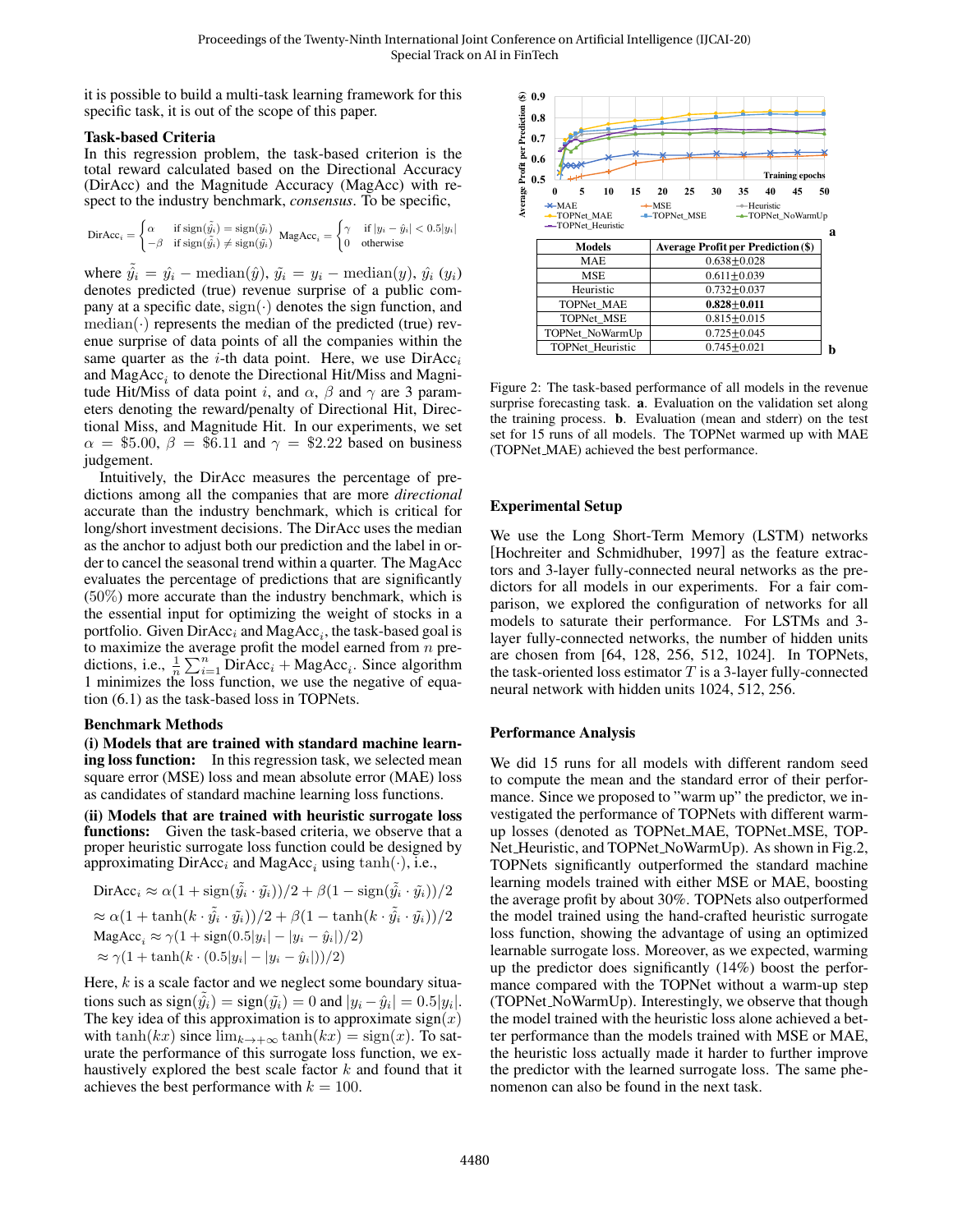## 6.2 Credit Risk Modeling

Credit is a fundamental tool for financial transactions and many forms of economic activity. The main elements of credit risk modeling include the estimation of the probability of default and the loss given default [\[Doumpos](#page-6-13) *et al.*, [2019\]](#page-6-13). In this study, our data includes 1.3 million personal loan applications and their payment history. Each loan is associated with an 88-dimensional feature vector and a binary label denoting whether the loan application is defaulted or not. The feature vector includes information such as the loan status (e.g., current, fully paid, default or charged off), the anonymized applicant's information (e.g., asset, debt, and FICO scores) and the loan characteristics (e.g., amount, interest rate, various cost factors of default), etc. We split the whole dataset randomly into a training set (80%), a validation set (10%), and a test set (10%) to evaluate model performance.

### Task-based Criteria

The credit risk data provides information to compute the profit/loss of approving a loan application, i.e.,

Profit/Loss = (Received Principle + Received Interest − Funded Amount)

```
+(Recovery Amount − Recovery cost)
```
Note also that, the recovery happens only if the loan has defaulted and that if we reject a loan application, we simply earn \$0 from it. Recall in credit risk modeling, the task-based criteria involve the prediction of the default probability  $p_i$  of the  $i$ -th loan application as well as the probability decision threshold  $p_D$  to maximize the profit after approving all loan applications with a default probability lower than  $p<sub>D</sub>$ , i.e.,

$$
\frac{1}{n}\sum_{i=1}^{n}\text{Profit}/\text{Loss}_{i} \cdot \text{I}\{p_{i} < p_{D}\} + 0 \cdot \text{I}\{p_{i} \geq p_{D}\} \tag{10}
$$

Here, we use  $I\{\cdot\}$  to denote the indicator function.

### Benchmark Methods

(i) Models that are trained with standard machine learning loss function: In this classification task, we selected cross-entropy loss as the standard machine learning loss.

(ii) Models that are trained with heuristic surrogate loss functions: Given the profit/loss of approving a loan application and the predicted probability of default  $p_i$ , a natural surrogate loss function is,

$$
(1 - p_i) \cdot \text{profit/loss} + p_i \cdot 0,
$$

which measures the expected profit/loss given  $p_i$ .

## Experimental Setup

We use 3-layer fully-connected neural networks with hidden units 1024, 512, 256 for the feature extractors  $G$  of all models, and the predictors  $P$  are linear layers. In TOPNets, the task-oriented loss estimator  $T$  is a 3-layer fully-connected neural network with hidden units 1024, 512, 256.

In this task, the evaluation criteria would optimize the decision probability threshold  $p_D$  to maximize the average profit via a validation set. Specifically, it would sort the data points based on the predicted default probability  $p_i$  and optimize the threshold  $p_D$  based on the cumulative sum of the profit/loss

<span id="page-5-0"></span>

| <b>Models</b>    | <b>Average Profit per Loan (\$)</b> |
|------------------|-------------------------------------|
| Cross-Entropy    | $618.4 \pm 0.3$                     |
| Heuristic        | $770.4 + 0.2$                       |
| TOPNet_NoWarmUp  | $770.6 \pm 0.2$                     |
| TOPNet_CE        | $784.1 + 0.2$                       |
| TOPNet_Heuristic | $777.0 + 0.3$                       |

Table 1: Task-based loss results (mean and stderr) of all models in the credit risk modeling task. The TOPNet warmed-up with crossentropy loss (TOPNet CE) achieved the best performance.

of approving load applications with  $p_i < p_D$ . Note that, TOPNet requires point-wise task-based loss as the feedback from the task-based criteria in the training phase. However, computing the task-based loss involves making decisions (approve/reject), which requires the decision probability threshold  $p<sub>D</sub>$  that is supposed to be optimized on the validation set. Noting that, the decision probability threshold  $p<sub>D</sub>$  is a relative value that depends on the predicted default probability  $p_i$ . Therefore, maintaining the order of predicted probabilities while shrinking or increasing them together does not affect the ultimate profit but leads to a different optimal threshold. Conversely, given a fixed decision threshold  $p_D$  (e.g., 0.5), we can learn a predictor that predicts the default probability with respect to the threshold. Thus, in the learning process of TOPNet, we used a fixed decision threshold (0.5) to make decisions and provide task-based losses in Algorithm [1.](#page-3-0) During the test, we still apply the same threshold optimization process on the predictions made by TOPNets as other models.

### Performance Analysis

We did 15 runs for all models with different random seed to compute the mean and the standard error of their performance. We evaluate the performance of TOPNets that use cross-entropy loss or heuristic loss as the warm-up loss function (denoted as TOPNet CE and TOPNet Heuristic). We also evaluate the performance of the TOPNet without a warmup step. As shown in Table[.1,](#page-5-0) TOPNets significantly outperformed the standard machine learning models learned with cross-entropy, boosting the average profit by \$165.7. Taking advantage of the optimized learnable surrogate loss function, the TOPNet warmed-up with cross-entropy loss further boosts the profit by \$13.5 per loan compared with the model trained using the heuristic loss function. Similar to the phenomenon in the previous task, the TOPNet warmed-up with the heuristic loss function performed slightly worse than the TOPNet warmed-up with cross-entropy loss.

## 7 Conclusion

In this paper, we proposed Task-Oriented Prediction Network (TOPNet), a generic learning scheme that automatically integrates the true task-based evaluation criteria into an endto-end learning process via a learnable surrogate loss function. Tested on two real-world financial prediction tasks, we demonstrate that TOPNet can significantly boost the ultimate task-based goal, outperforming both traditional modeling with standard losses and modeling with heursitic differentiable (relaxed) surrogate losses. Future directions include exploring how to integrate task-based criteria that involve a strong connection among multiple data points.